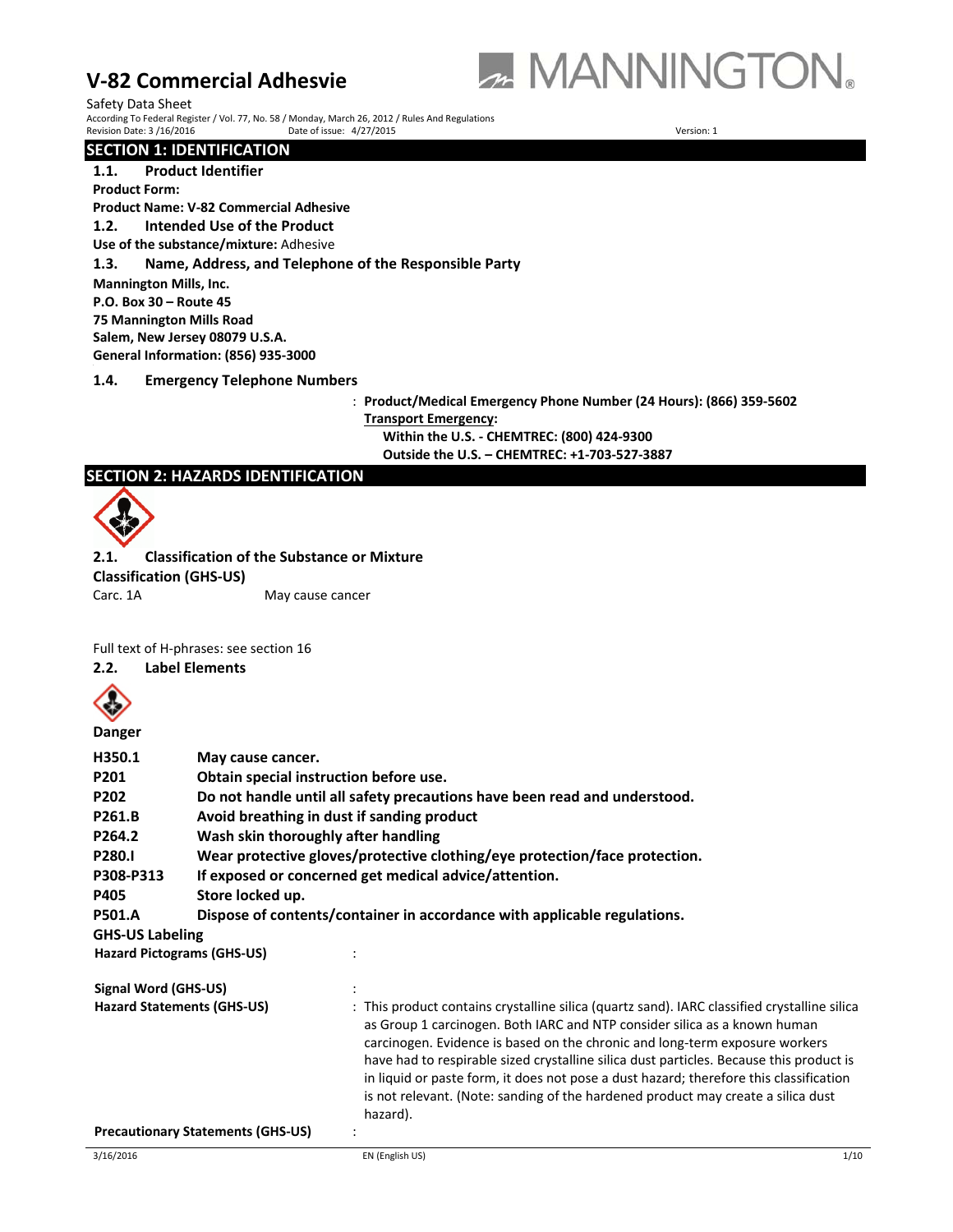#### Safety Data Sheet

According to Federal Register / Vol. 77, No. 58 / Monday, March 26, 2012 / Rules and Regulations

#### **2.3. Other Hazards:** None

### **2.4. Unknown Acute Toxicity (GHS‐US): None**

# **SECTION 3: COMPOSITION/INFORMATION ON INGREDIENTS**

### **3.1. Substance**

| ----<br>---------- |                           |   |                                |
|--------------------|---------------------------|---|--------------------------------|
| Name               | <b>Product Identifier</b> | % | <b>Classification (GHS-US)</b> |
| N.A.               |                           |   |                                |
|                    |                           |   |                                |

### **3.2. Mixture**

### **Hazardous components within the meaning of 29 CFR 1910.1200 and related classification List of components**

| <b>Name</b> | <b>Product Identifier</b> | %         | <b>Classification (GHS-US)</b>      |
|-------------|---------------------------|-----------|-------------------------------------|
| Silica Sand | CAS-14808-60-7            | $0.1 - 1$ | Carc. 1A H350.A:STOT RE<br>1.H372.A |
|             |                           |           |                                     |

# Full text of H‐phrases: see section 16

**SECTION 4: FIRST AID MEASURES**

### **4.1. Description of First Aid Measures**

**First‐aid Measures General**:

**First‐aid Measures After Inhalation**: Remove casualty to fresh air and keep warm and at rest

**First‐aid Measures After Skin Contact**: Immediately take off all contaminated clothing. Remove contaminated clothing immediately and dispose of safely. After contact, wash contacted skin and surrounding area with plenty of running water and soap. Wash thoroughly the body (shower or bath).

**First‐aid Measures After Eye Contact**: Wash immediately with water

**First‐aid Measures After Ingestion**: Do not induce vomiting, get medical attention showing the SDS and the hazard label

# **4.2. Most important symptoms and effects, both acute and delayed** N.A.

**Symptoms/Injuries:** 

**Symptoms/Injuries After Inhalation:** 

**Symptoms/Injuries After Skin Contact:** 

**Symptoms/Injuries After Eye Contact:** 

**Symptoms/Injuries After Ingestion:** 

**Chronic Symptoms:** 

**4.3. Indication of Any Immediate Medical Attention and Special Treatment Needed:** In case of accident or unwellness, seek medical advice immediately (show directions for use or safety data sheet if possible)

# **SECTION 5: FIRE‐FIGHTING MEASURES**

### **5.1. Extinguishing Media**

Suitable Extinguishing Media: Water, Carbon dioxide (CO2)

**Unsuitable Extinguishing Media:** None in particular

### **5.2. Specific Hazards Arising from the Substance or Mixture:**

Do not inhale explosion and combustion gases.

Burning produces heavy smoke.

Hazardous combustion products: N.A.

Explosive properties: N.A.

Oxidizing properties: N.A.

**Fire Hazard:** 

**Explosion Hazard: Reactivity:** 

**5.3. Advice for Firefighters**

**Precautionary Measures Fire:** 

**Firefighting Instructions:** 

**Protection During Firefighting:** 

Use suitable breathing apparatus.

Collect contaminated fire extinguishing water separately. This must not be discharged into drains. Move undamaged containers from immediate hazard area if it can be done safely.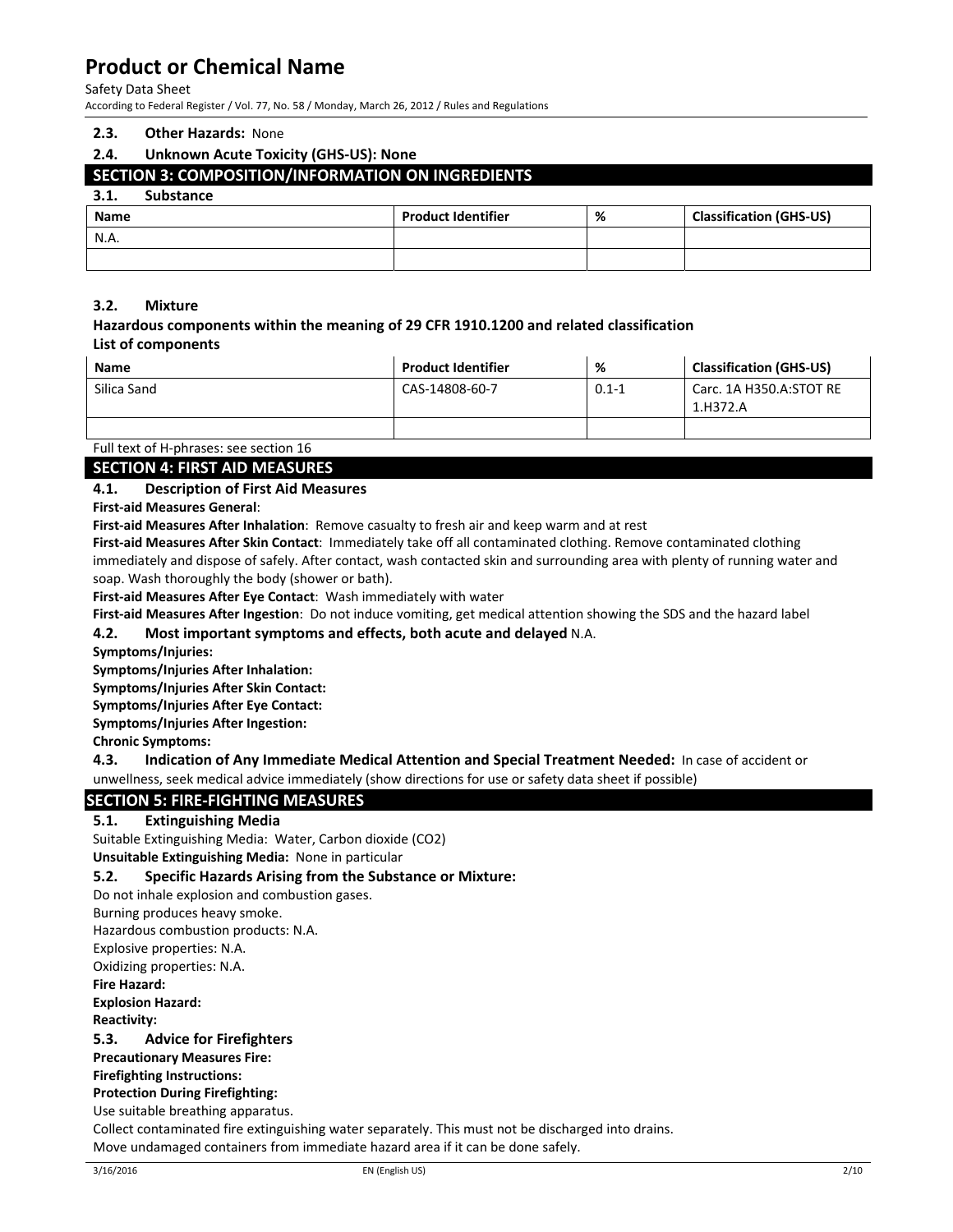#### Safety Data Sheet

According to Federal Register / Vol. 77, No. 58 / Monday, March 26, 2012 / Rules and Regulations

**Other Information:** 

### **SECTION 6: ACCIDENTAL RELEASE MEASURES**

### **6.1. Personal Precautions, Protective Equipment and Emergency Procedures**

#### **General Measures**:

Wear personal protection equipment.

Remove Persons to safety.

See protective measures under point 7 and 8.

### **6.1.1. For Non‐emergency Personnel**

**Protective Equipment:**

**Emergency Procedures:**

#### **6.1.2. For Emergency Responders**

**Protective Equipment:**

**Emergency Procedures:** 

### **6.2. Environmental Precautions**

### **6.3. Methods and Material for Containment and Cleaning Up**

Suitable material for taking up: absorbing material, organic, sand.

Wash with plenty of water.

### **For Containment:**

**Methods for Cleaning Up:**

**6.4. Reference to Other Sections**

### **SECTION 7: HANDLING AND STORAGE**

### **7.1. Precautions for Safe Handling**

Avoid contact with skin and eyes, inhalation of vapors and mists.

Exercise the greatest care when handling or opening the container.

Don't use empty container before they have been cleaned.

Before making transfer operations, assure that they aren't any incompatible material residuals in the containers.

Contaminated clothing should be changed before entering eating areas.

Do not eat or drink while working.

See also section 8 for recommended protective equipment.

**Additional Hazards When Processed:**

#### **Hygiene Measures:**

### **7.2. Conditions for Safe Storage, Including Any Incompatibilities**

**Incomplete materials**: None in particular.

#### **Technical Measures:**

**Storage Conditions:** Adequately ventilated premises.

**Incompatible Products:** None in particular

**Storage Temperature:** N.A.

**7.3. Specific End Use(s)** 

# **SECTION 8: EXPOSURE CONTROLS/PERSONAL PROTECTION**

**List of components with OEL values** 

**Component: Silica Sand**

**OEL Type Country: ACGIH**

**Long term mg/m3: 0.025**

**Note: A2 – Suspected Human, Carcinogen: lung, cancer, pulmonary fibrosis**

**8.1. Control Parameters**

| <b>Exposure Controls</b><br>8.2.                    |                                                                                                         |
|-----------------------------------------------------|---------------------------------------------------------------------------------------------------------|
| <b>Appropriate Engineering Controls</b>             | : N.A.                                                                                                  |
| <b>Personal Protective Equipment</b>                |                                                                                                         |
| <b>Materials for Protective Clothing</b><br>$\cdot$ |                                                                                                         |
| <b>Hand Protection</b>                              | : Use protective gloves that provides comprehensive protection, e.g. PVC, neoprene<br>or rubber         |
| <b>Eve Protection</b>                               | Use close fitting safety goggles, don't use eye lens.                                                   |
| <b>Skin and Body Protection</b>                     | : Use clothing that provides comprehensive protection to the skin, e.g. cotton,<br>rubber, PVC or viton |
| <b>Respiratory Protection</b>                       | : Use adequate protective respiratory equipment                                                         |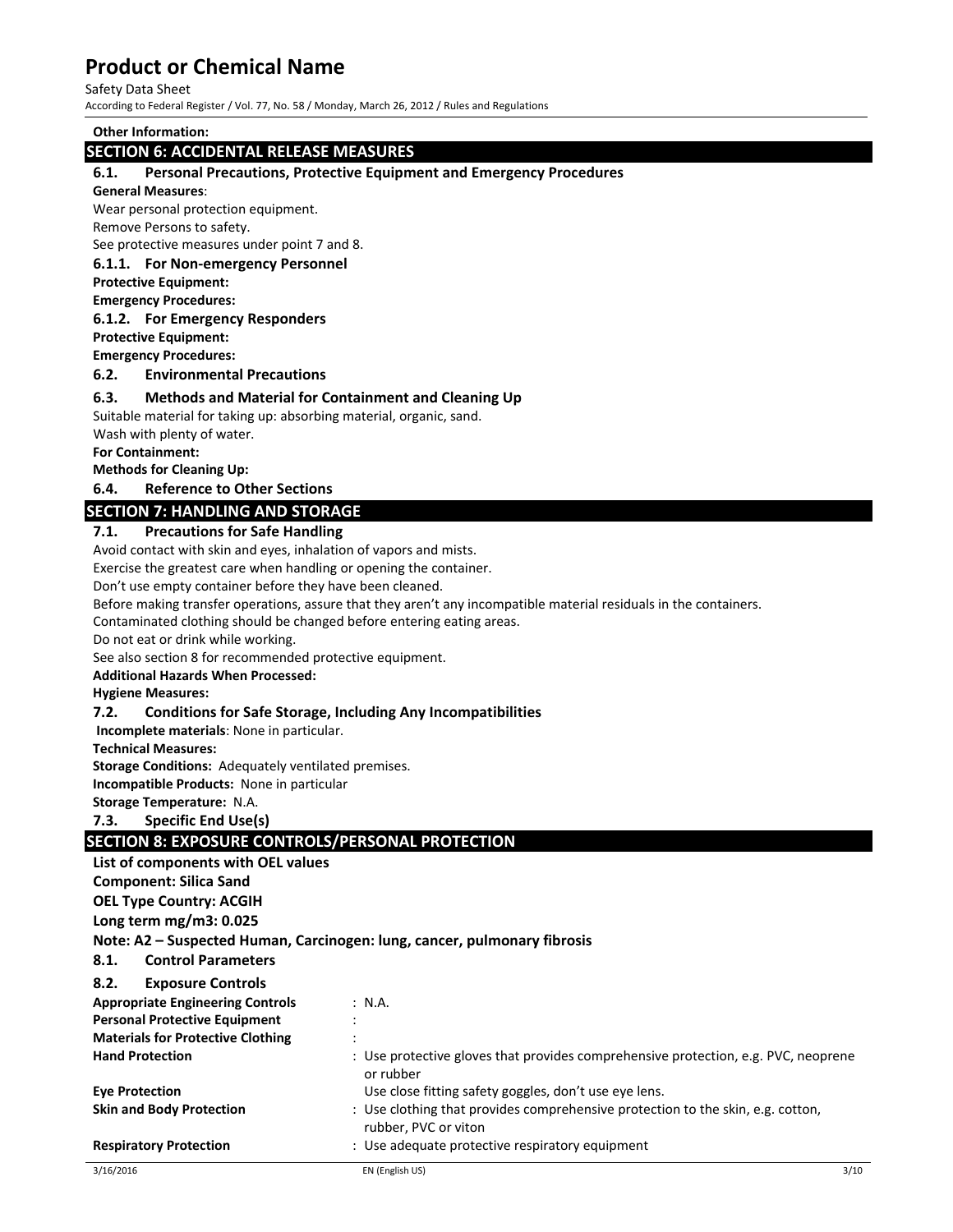#### Safety Data Sheet

According to Federal Register / Vol. 77, No. 58 / Monday, March 26, 2012 / Rules and Regulations

# **Environmental Exposure Controls** :

# **Consumer Exposure Controls** :

# **SECTION 9: PHYSICAL AND CHEMICAL PROPERTIES**

| <b>Information on Basic Physical and Chemical Properties</b><br>9.1. |                  |  |
|----------------------------------------------------------------------|------------------|--|
| <b>Physical State</b>                                                | : Liquid         |  |
| Appearance                                                           | Paste beige N.A. |  |
| Odor                                                                 | $\cdot$ N.A.     |  |
| <b>Odor Threshold</b>                                                | : N.A.           |  |
| pH                                                                   | : N.A.           |  |
| <b>Evaporation Rate</b>                                              | $\cdot$ N.A.     |  |
| <b>Melting Point</b>                                                 | $\cdot$ N.A.     |  |
| <b>Freezing Point</b>                                                |                  |  |
| <b>Boiling Point</b>                                                 | Not relevant     |  |
| <b>Flash Point</b>                                                   | Not relevant     |  |
| <b>Auto-ignition Temperature</b>                                     | $\cdot$ N.A.     |  |
| <b>Decomposition Temperature</b>                                     | $\cdot$ N.A.     |  |
| Flammability (solid, gas)                                            | $\cdot$ N.A.     |  |
| <b>Vapor Pressure</b>                                                | $\cdot$ N.A.     |  |
| Relative Vapor Density at 20 °C                                      | $\cdot$ N.A.     |  |
| <b>Relative Density</b>                                              | $\cdot$ N.A.     |  |
| <b>Specific Gravity</b>                                              |                  |  |
| Specific gravity / density                                           |                  |  |
| Solubility                                                           | Dispersible      |  |
| <b>Partition Coefficient: N-Octanol/Water</b>                        | : N.A.           |  |
| <b>Viscosity</b>                                                     | $\cdot$ N.A.     |  |
| <b>Lower Flammable Limit</b>                                         | $\cdot$ N.A.     |  |
| <b>Upper Flammable Limit</b>                                         | $\cdot$ N.A.     |  |
| <b>Other Information</b><br>9.2.                                     |                  |  |
| Substance groups relevant properties N.A.                            |                  |  |
| Miscibility N.A.                                                     |                  |  |
| Fat Solubility N.A.                                                  |                  |  |
| Conductivity N.A.                                                    |                  |  |
| <b>VOC content</b><br>: $29 g/L$                                     |                  |  |
| <b>SECTION 10: STABILITY AND REACTIVITY</b>                          |                  |  |
| <b>Reactivity:</b> Stable under normal conditions<br>10.1.           |                  |  |
| 10.2.<br>Chemical Stability: Data not available                      |                  |  |
| 10.3.<br>Possibility of Hazardous Reactions: none                    |                  |  |

- **10.4. Conditions to Avoid:** Stable under normal conditions
- **10.5. Incompatible Materials:** None in particular
- **10.6. Hazardous Decomposition Products:** None

# **SECTION 11: TOXICOLOGICAL INFORMATION**

# **11.1. Information on Toxicological Effects**

**There is no toxicological data available on the mixture.** 

**Consider the individual concentration of each component to assess toxicological effects resulting from exposure to the mixture** 

**Toxicological information on main components of the mixture:** 

**Silica Sand acute toxicity LD50 Oral Rat = 500mg/kg**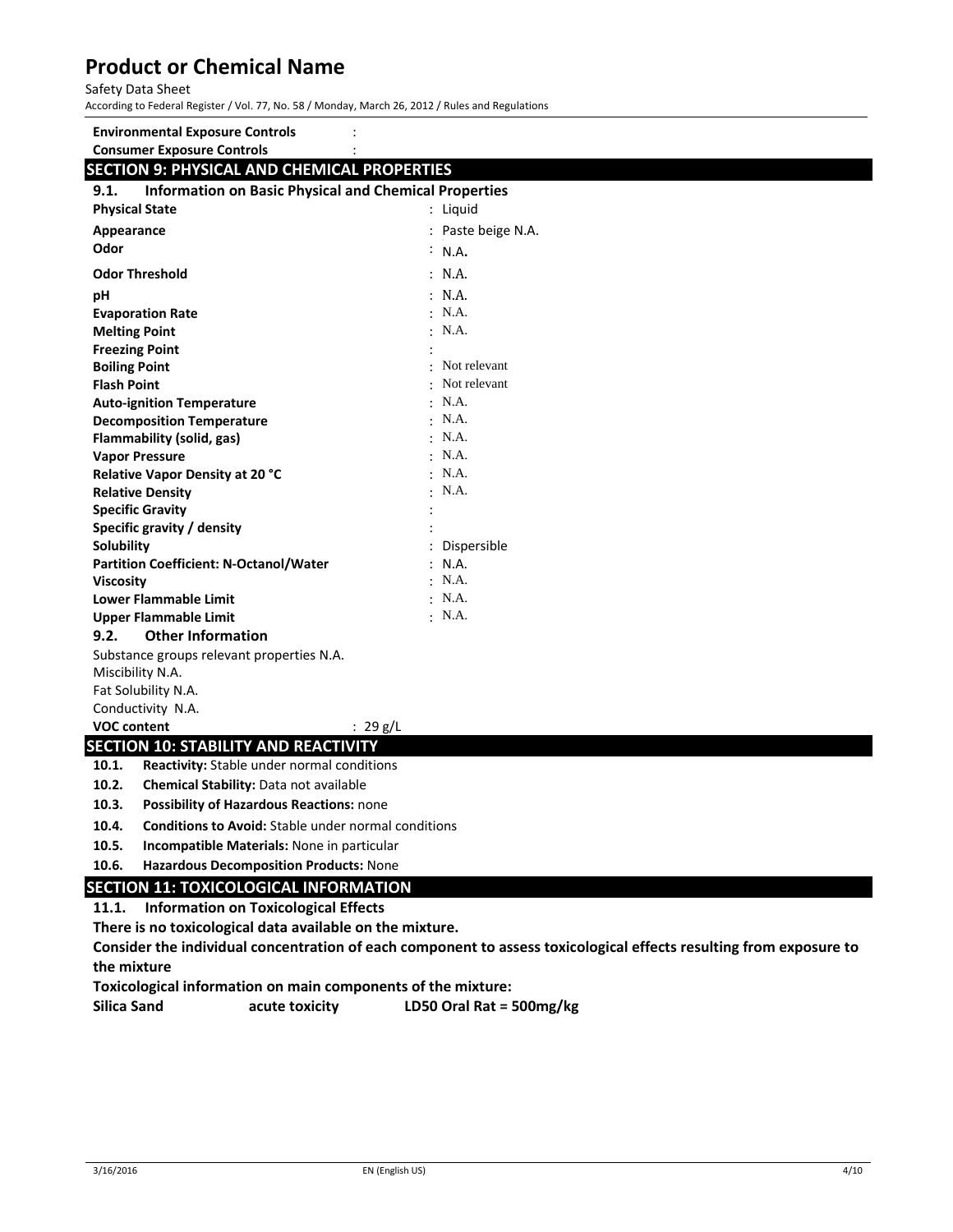Safety Data Sheet According to Federal Register / Vol. 77, No. 58 / Monday, March 26, 2012 / Rules and Regulations

Acute Toxicity: If not differently specified, the information required in the regulation and listed below must be considered as **N.A.** 

**acute toxicity skin corrosion/irritation serious eye damage/irration respiratory or skin sensitisation germ cell mutagenicity carcinogenicity reproductive toxicity STOT single exposure STOT repeated exposure aspiratin hazard** 

**Substance(s) listed on the IARC Monographs:**  Silica Sand Group 1 **Substance(s) listed as OSHA Carcinogen(s):** 

Silica Sand **Substance(s) listed as NIOSH Carcinogen(s):**  Silica Sand

**Substance(s) listed on the NTP report on Carcinogen(s):**  Silica Sand

**Skin Corrosion/Irritation:**

**Serious Eye Damage/Irritation: Respiratory or Skin Sensitization: Germ Cell Mutagenicity:**

**Carcinogenicity:**

**Reproductive Toxicity: Specific Target Organ Toxicity (Single Exposure):**

**Specific Target Organ Toxicity (Repeated Exposure):**

**Aspiration Hazard: Symptoms/Injuries After Inhalation: Symptoms/Injuries After Skin Contact: Symptoms/Injuries After Eye Contact: Symptoms/Injuries After Ingestion: Chronic Symptoms:**

# **SECTION 12: ECOLOGICAL INFORMATION**

# **12.1. Toxicity**

Adopt good working practices, so that the product is not released into the environment**. Eco‐Toxicological information: List of components with eco‐toxicological properties Component: Silica Sand Quantity: 0.1‐1% CAS: 14808‐60‐7 LC50 a) Aquatic acute toxicity carp> 10000.00000mg/L 72h 12.2. Persistence and Degradability** N.A. **12.3. Bioaccumulative Potential** N.A.

- **12.4. Mobility in Soil** N.A.
- **12.5. Other Adverse Effects** N.A.

**Other Information** :

# **SECTION 13: DISPOSAL CONSIDERATIONS**

# **13.1. Waste treatment methods:**

Waste must be handled in accordance with all federal, state, provincial, and local regulations. Consult authorities before disposal. **Sewage Disposal Recommendations:**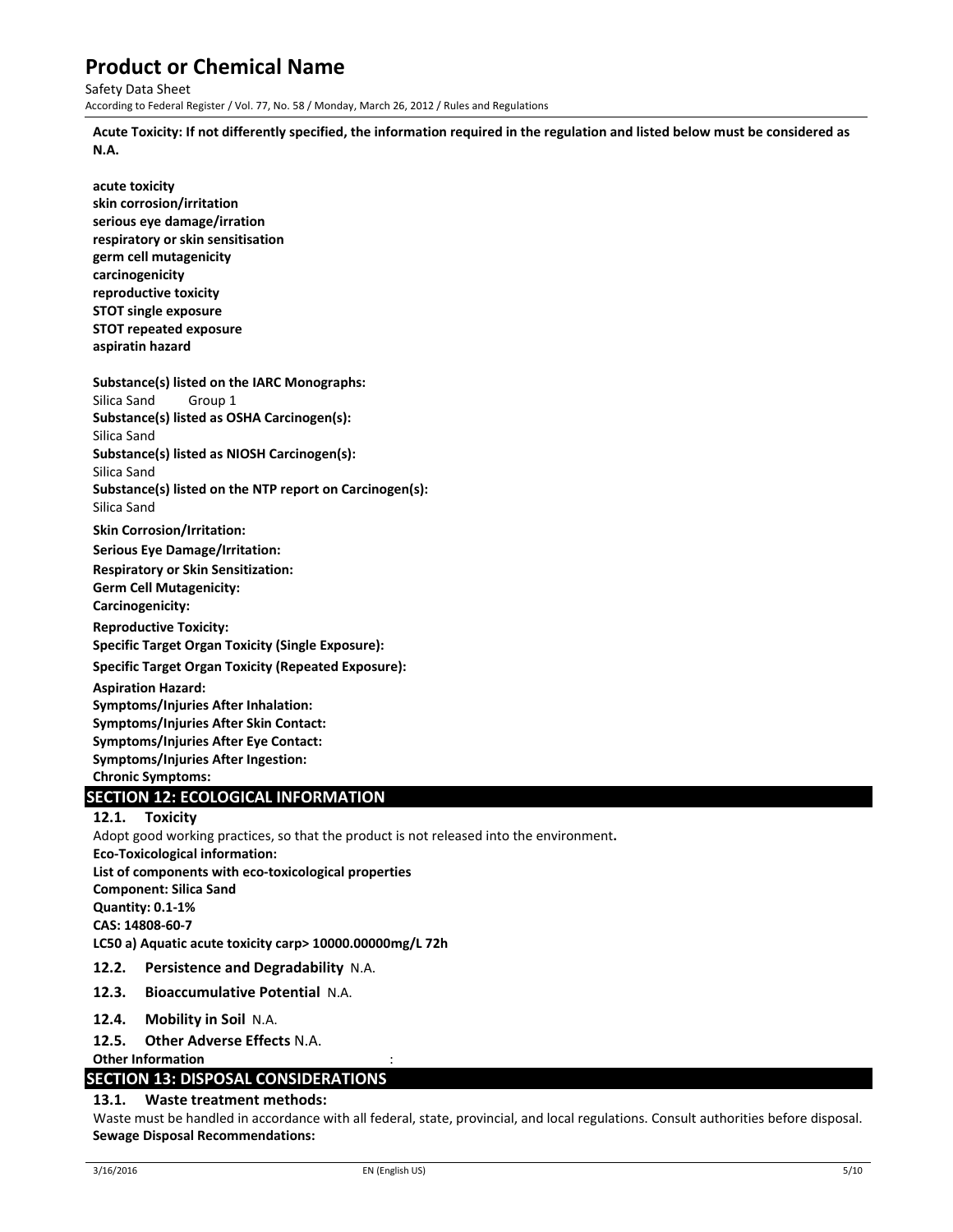Safety Data Sheet

According to Federal Register / Vol. 77, No. 58 / Monday, March 26, 2012 / Rules and Regulations

**Waste Disposal Recommendations: Additional Information: SECTION 14: TRANSPORT INFORMATION UN number** ADR‐UN number: N/A DOT‐UN number: N/A IATA‐UN number: N/A IMDG‐UN number: N/A **UN proper shipping name** ADR‐shipping name: N/A DOT proper shipping name: N/A IATA‐Technical name: N/A IMDG‐Technical name: N/A **Transport Hazard class** ADR‐Class: N/A DOT‐Hazard class: N/A IATA‐Class: N/A IMDG‐Class: N/A **Packing Group** ADR‐Packing group: N/A DOT‐Packing group: N/A IATA‐Packing group: N/A IMDG‐Packing group: N/A **Environnemental Hazards** Marine pollutant: No Environnemental pollutant : N/A Transport in bulk according to Annex II of MARPOL 73/78 and the IBC Code N/A **Special precautions** Department of Transportation (DOT): DOT‐Special provision: N/A DOT Labels: N/A DOT symbol: N/A DOT Cargo aircraft: N/A DOT Passenger aircraft: N/A DOT Bulk: N/A DOT Non‐bulk: N/A Road and Rail (ADR‐RID): ADR Label: N/A ADR Hazard Identification number: N/A ADR Tunnel restriction code: N/A Air (IATA): IATA Passenger aircraft: N/A IATA Cargo aircraft: N/A IATA label: N/A IATA Subrisk: N/A IATA Erg: N/A IATA Special provisions: N/A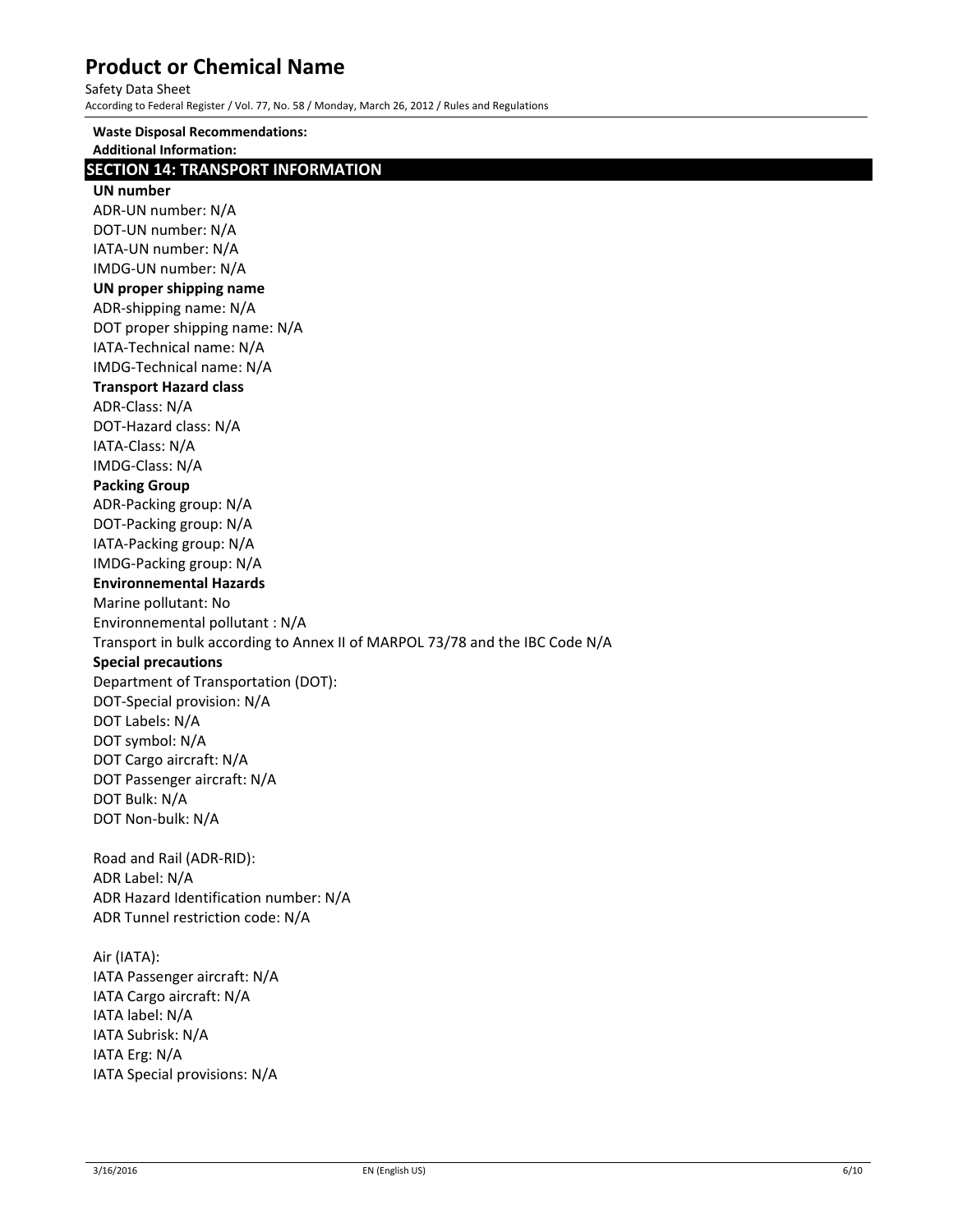Safety Data Sheet According to Federal Register / Vol. 77, No. 58 / Monday, March 26, 2012 / Rules and Regulations

Sea (IMDG): IMDG‐Stowage code: N/A IMDG‐Stowage note: N/A IMDG‐Subrisk: N/A IMDG‐Special provisions: N/A IMDG‐Page: N/A IMDG‐Label: N/A IMDG‐EMS: N/A IMDG‐MFAG: N/A 14.1. In Accordance with DOT **Proper Shipping Name**  : N/A **Hazard Class** : N/A **Identification Number**  : N/A **Label Codes** : N/A **Packing Group** : N/A **ERG Number** : N/A **14.2. In Accordance with IMDG Proper Shipping Name**  : N/A **Hazard Class** : N/A **Identification Number**  : N/A **Packing Group** : N/A **Label Codes** : N/A **EmS‐No. (Fire)** : N/A **EmS‐No. (Spillage)** : N/A **MFAG Number** : N/A **14.3. In Accordance with IATA Proper Shipping Name**  : N/A **Packing Group** : N/A **Identification Number**  : N/A **/Hazard Class** : N/A **Label Codes** : N/A

# **SECTION 15: REGULATORY INFORMATION**

**ERG Code (IATA)** : N/A

**15.1 US Federal Regulations TSCA – Toxic Substances Control Act TSCA Inventory**: All the components are listed on the TSCA inventory. **TSCA listed substances**: Silica Sand is listed in TSCA Section 8b. **SARA – Superfund Amendments and reauthorization act**: **Section 302 – Extremely Hazardous Substances**: No substances listed. **Section 304 – Hazardous substances**: No substances listed. **Section 313 – Toxic chemical list**: No substances listed.

**CERCLA – Comprehensive Environmental Response, Compensation, and Liability Act: Substance listed under CERCLA:** No substance listed. **CAA – Clean Air Act CAA listed substances**: No substance listed.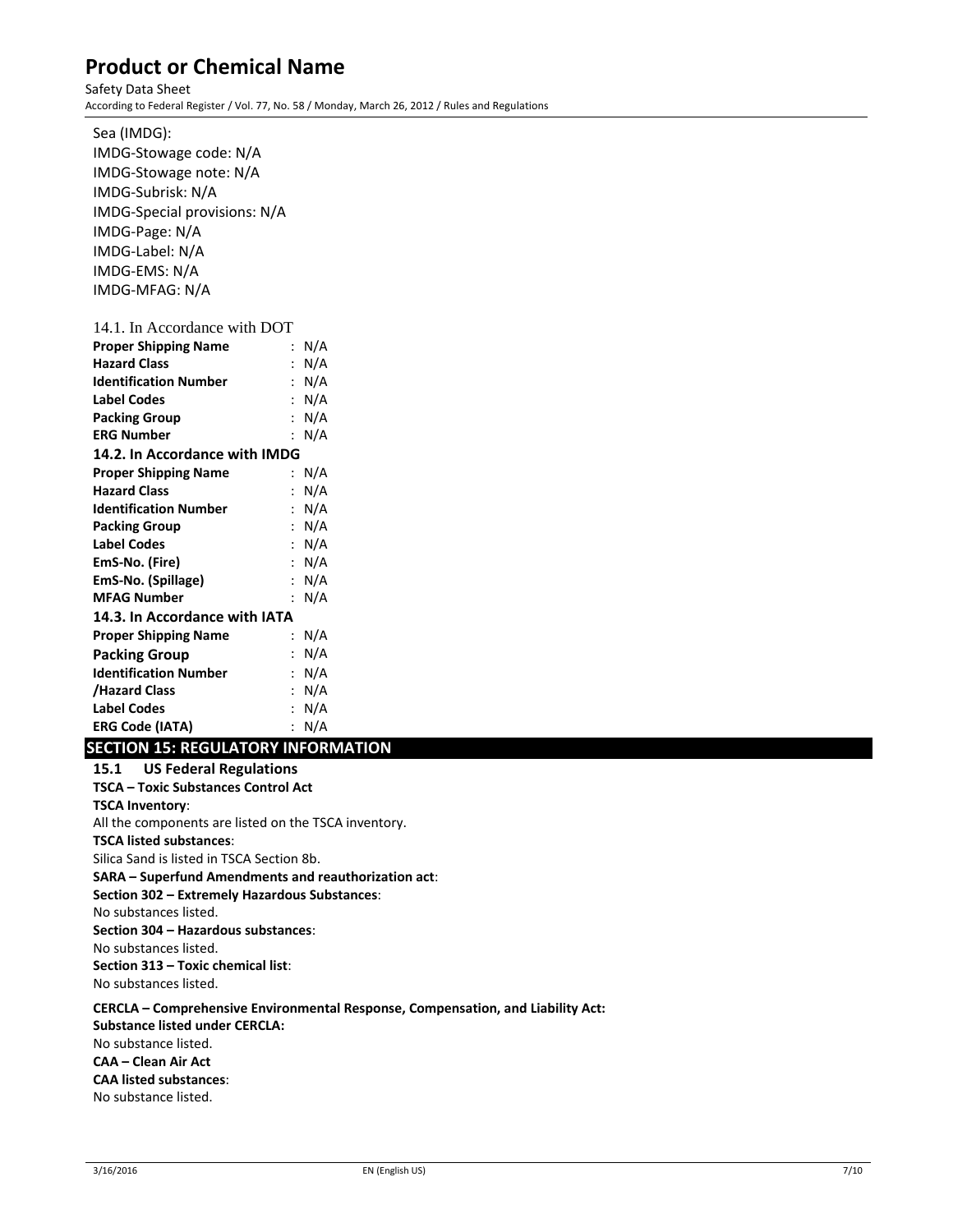# Safety Data Sheet

According to Federal Register / Vol. 77, No. 58 / Monday, March 26, 2012 / Rules and Regulations

#### **CWA ‐ Clean Water Act** ‐ listed substance:

# No substance listed.

### **USA – State specific regulations**

**California Proposition 65**

Substance listed under California Proposition 65:

Silica Sand. Listed as carcinogen.

### **Massachusetts right to know:**

Substance listed under Massachusetts right to know: Silica Sand

# **Pennsylvania Right to know:**

Substance listed under Pennsylvania Right to know: Silica Sand.

### **New Jersey Right to know:**

Substance listed under New Jersey right to know: Silica Sand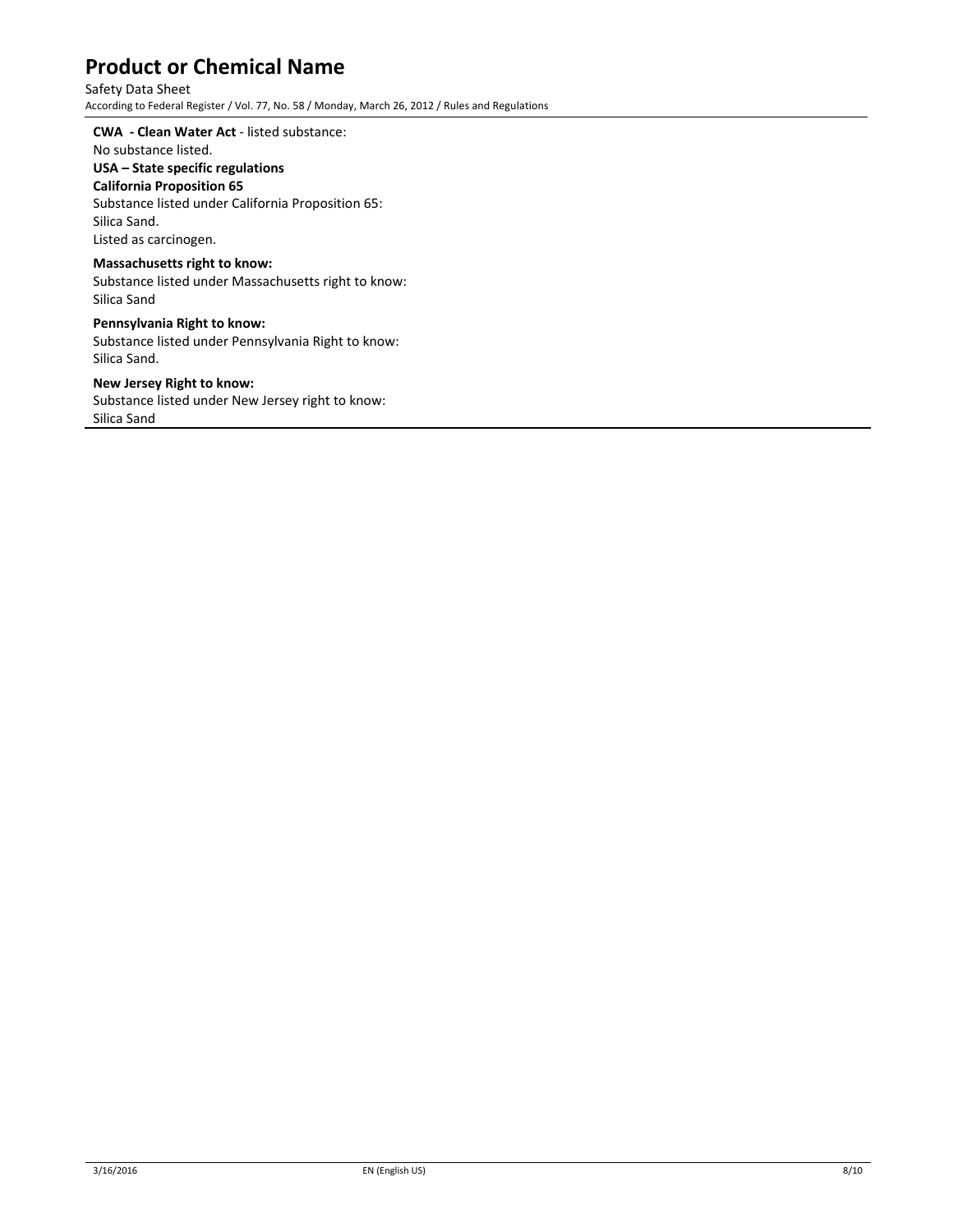Safety Data Sheet

According to Federal Register / Vol. 77, No. 58 / Monday, March 26, 2012 / Rules and Regulations

# **SECTION 16: OTHER INFORMATION, INCLUDING DATE OF PREPARATION OR LAST REVISION**

**Code: H350.1 Description: May cause cancer.** 

**Code: H350.A Description: May cause cancer if inhaled** 

Code: H372.A Description: Causes damage to organs through prolonged or repeated exposure if inhaled **Safety date sheet dated: 4/27/2015 – version 1** 

**Product code 2223** 

**Additional classification information** 



**HMIS health: 2 = MODERATE** 

**HMIS Flammability: 0 = Not Combustible** 

**HMIS Reactivity: 0 = Minimal** 

**HMIS P.P.E: Safety glasses, gloves** 

**NFPA Health 2 = Moderate** 

**NFPA Flammability: 0 = Not combustible** 

**NFPA Reactivity: 0 = Minimal** 

**NFPA Special Risk: None** 

Reasonable care has been taken in the preparation of this information, but the manufacturer makes no warranty of **merchantability or any other warranty, expressed or implied, with respect to this information. The manufacturer makes no representations and assumes no liability for any direct, incidental or consequential damages resulting** from its use. The information herein is presented in good faith and believed to be accurate as of the effective date given. It is the buyer's responsibility to ensure that its activities comply with Federal, State or provincial and local laws. This document was prepared by a competent person who has received appropriate training. It is the duty of the user to ensure that this information is appropriate and complete with respect to the specific use intended. This **SDS cancels and replaces any preceding release.** 

**Legend to abbreviations and acronyms used in the safety data sheet:** 

**ADR: European Agreement concerning the International Carriage of Dangerous Goods by road.** 

**RID: Regulation concerning the International Transport of Dangerous Goods by Rail.** 

**IMDG: International Maritime Code for Dangerous Goods.** 

**IATA: International Air Transport Association.** 

**IATA‐DGR: Dangerous Goods Regulation by the International Air Transport Association (IATA).** 

**ICAO: International Civil Aviation Organization.** 

**ICAO‐TI: Technical Instructions by the International Civil Aviation Organization (ICAO).** 

**GHS: Globally Harmonized System of Classification and Labelling of Chemicals.** 

**CLP: Classification. Labeling, Packaging.** 

**EINECS: European Inventory of Existing Commercial Chemical Substances.** 

**INCI: International Nomenclature of Cosmetic Ingredients.** 

**CAS: Chemical Abstracts Service (division of the American Chemical Society).** 

**GefStoffVO: Ordinance on Hazardous Substances, Germany.** 

**LC50: Lethal concentration, for 50 percent of test population.** 

**LD50: Lethal dose, for 50 percent of test population.**